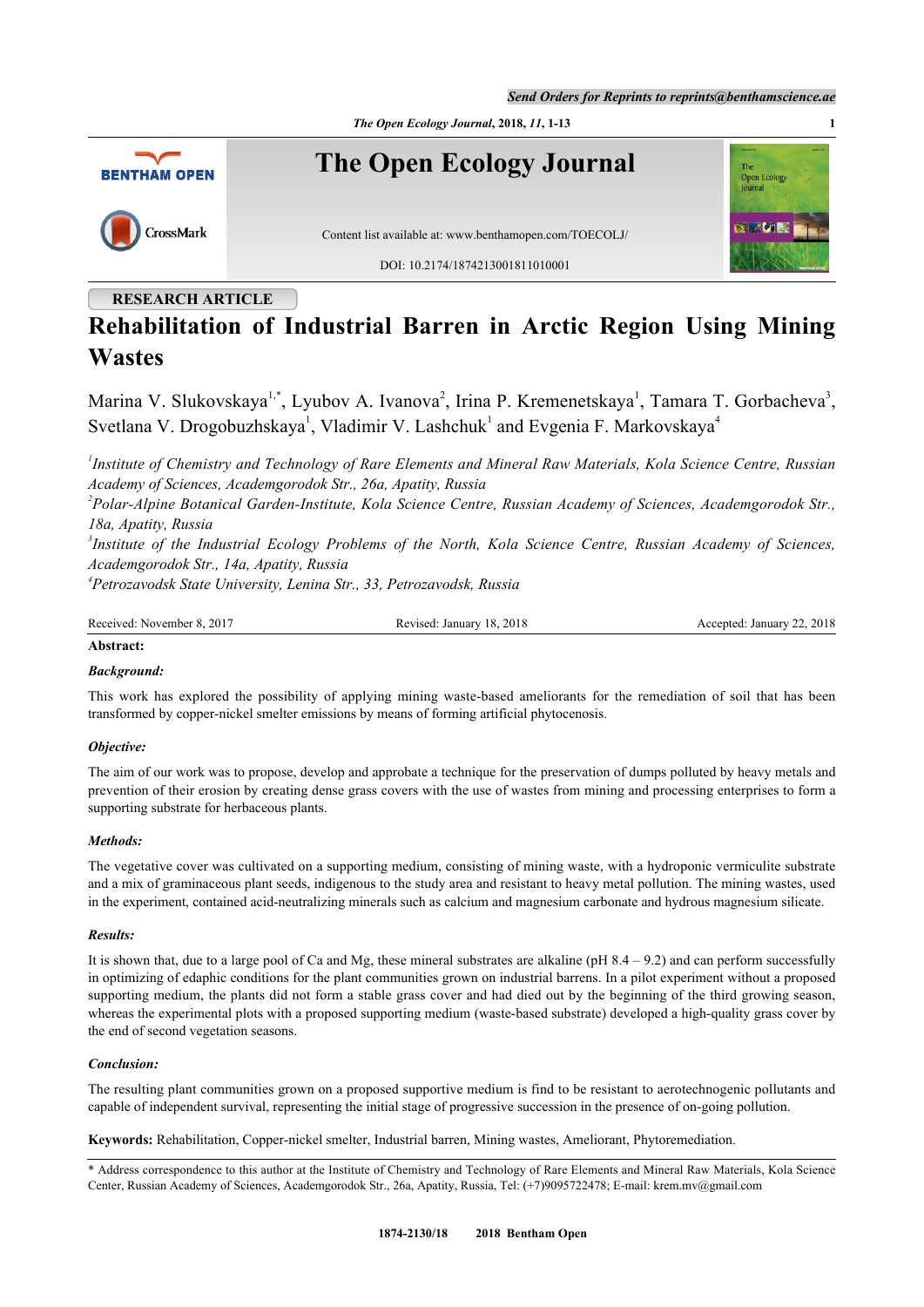## **1. INTRODUCTION**

It is well-known that the industrial mining and processing of natural resources damages the biogeosystems adjacent to industrial sites([Crawford 1995,](#page-10-0) [Remon](#page-10-1) *[et al.](#page-10-1)* [2005](#page-10-1)). Some of the examples are the technogenic geochemical anomalies that have developed in some parts of North-West Russia in the immediate vicinity of large sources of pollution, such as enterprises of non-ferrous metallurgy [\(Dauvalter](#page-10-2) *[et al.](#page-10-2)* [2011\)](#page-10-2).

Any metallurgical production is accompanied by voluminous emissions of toxic compounds into the atmosphere (acid-causing substances, Heavy Metal (HM) compounds, *etc*.) ([Ali](#page-10-3) *[et al](#page-10-3)*[. 2015](#page-10-3)). Being present in the soil in a labile form and migrating and/or transforming into phytoavailable forms, these toxicants become a source of prolonged environmental pollution, creating extreme conditions for the biota survival phytoavailable ([Zhou](#page-10-2) *[et al.](#page-10-2)* [2007\)](#page-10-2). This situation leads to technogenic wasteland formation – area with dead vegetation and eroded soils with significantly elevated concentration of heavy metals. For example, in the Sudbury mining and smelting region in Canada, large areas have been contaminated with heavy metals around the industrial plants, where the plant impact zones have turned into industrial barrens ([Adamo](#page-10-4) *[et al.](#page-10-4)* [1996](#page-10-4)). It is noted that the improvement of air quality does not result in full recovery of vegetation under significantly reduced emissions and even under closed production.

Northern ecosystems are most vulnerable to anthropogenic contamination ([Moiseenko](#page-10-5) *[et al.](#page-10-5)* [2006](#page-10-5)). Destruction of the upper soil layers dramatically affects the local climate, which becomes evident in the increasing wind velocity, deeper frost penetration in winter, earlier thaws in spring, earlier summer droughts, and a more intensive heat penetration during the summer [\(Kozlov](#page-11-0) *[et al.](#page-11-0)* [2006\)](#page-11-0). The lack of forest leaf litter (a storage of heavy metals), fresh leaf and plant shedding, combined with mineralization of the earlier accumulated organic matter, causes the soil to degrade and fail to provide mineral nutrition for the plants, leading to the loss of the entire vegetation cover [\(Kozlov](#page-11-0) *[et al.](#page-11-0)* [2006](#page-11-0)) and the soil horizon ([Kashulina](#page-11-1) *[et al.](#page-11-1)* [2010](#page-11-1)).

These degradation processes, combined with the on-going aerotechnogenic pollution and severe climatic conditions, hinder the natural progressive succession, or totally inhibit it [\(Kalabin, Yevdokimova and Gorny 2010\)](#page-11-2). Remediation of such areas requires developing of innovative methods taking into account the regional specifics.

International experience on the remediation of derelict lands around copper-nickel smelters [\(Singh and Prasad 2011](#page-11-3)) has revealed that the restoring of the vegetation cover cannot be achieved through mere improvement of the quality of atmospheric air, significant reducing of emissions, or even the shutting down of the contaminating plants. The main factor limiting the vegetation recovery on industrial barrens is the irreversible degradation of soil([Vangronsveld,](#page-11-4) [Assche and Clijsters 1995\)](#page-11-4).

The authors ([Kabata-Pendias and Pendias 1989\)](#page-11-5) believe that the soil contamination by HM is stable, "eternal". In this case the natural anthropogenic objects are incapable of self-purification so that the soil will remain permanently contaminated, resisting all the attempts of remediation. Nonetheless, the problem of soil detoxification from HM is being actively explored ([Bernardino](#page--1-0) *[et al.](#page--1-0)* [2016](#page--1-0)); much research is devoted to biomelioration due to the inefficiency of engineering technologies in this case.

Generally, there are two remediation strategies: cleanup and containment ([Koptsik 2014\)](#page-11-6). The first one is to reduce total concentration of pollutants to a maximum allowed level. The second one is to reduce pollutant mobility and bioavailability. In this case, soil can be treated in two ways: *ex situ* (off-site) and *in situ* (on the site).

The most common *in situ* remediation methods include strict remediation (chemical washing and cementation) and mild (passive) remediation. Mainly, there are such mild remediation methods as phytoextraction, phytostabilization and immobilization. [\(Koptsik 2014\)](#page-10-3) Phytoextraction method requires plants-hyperaccumulators, but there are no such plants applicable in case of Cu-Ni contamination under strong climatic conditions of industrial wastelands. Therefore, the purpose of this research is to introduce and test an original method for creating stable grass cover on heavy-metal poisoned soils.

The methods of immobilization of the pollutants are widespread and can include creation of plant cover (for the aim of phytostabilization and as the initial stage of succession at the territory where plant cover absents).

After analysis of technologies applicable for the detoxification of the HM contaminated soil media and technogenic soil on impact zones of copper-nickel smelters, we have opted for the phytostabilization that allows converting the contaminants into a less active form at the junction of plant roots and the soil ([Padmavathiamma and Li 2007](#page-11-7)). This technology is preferable for large areas, where the recovery of toxic components is economically unviable ([Singh and](#page-11-8)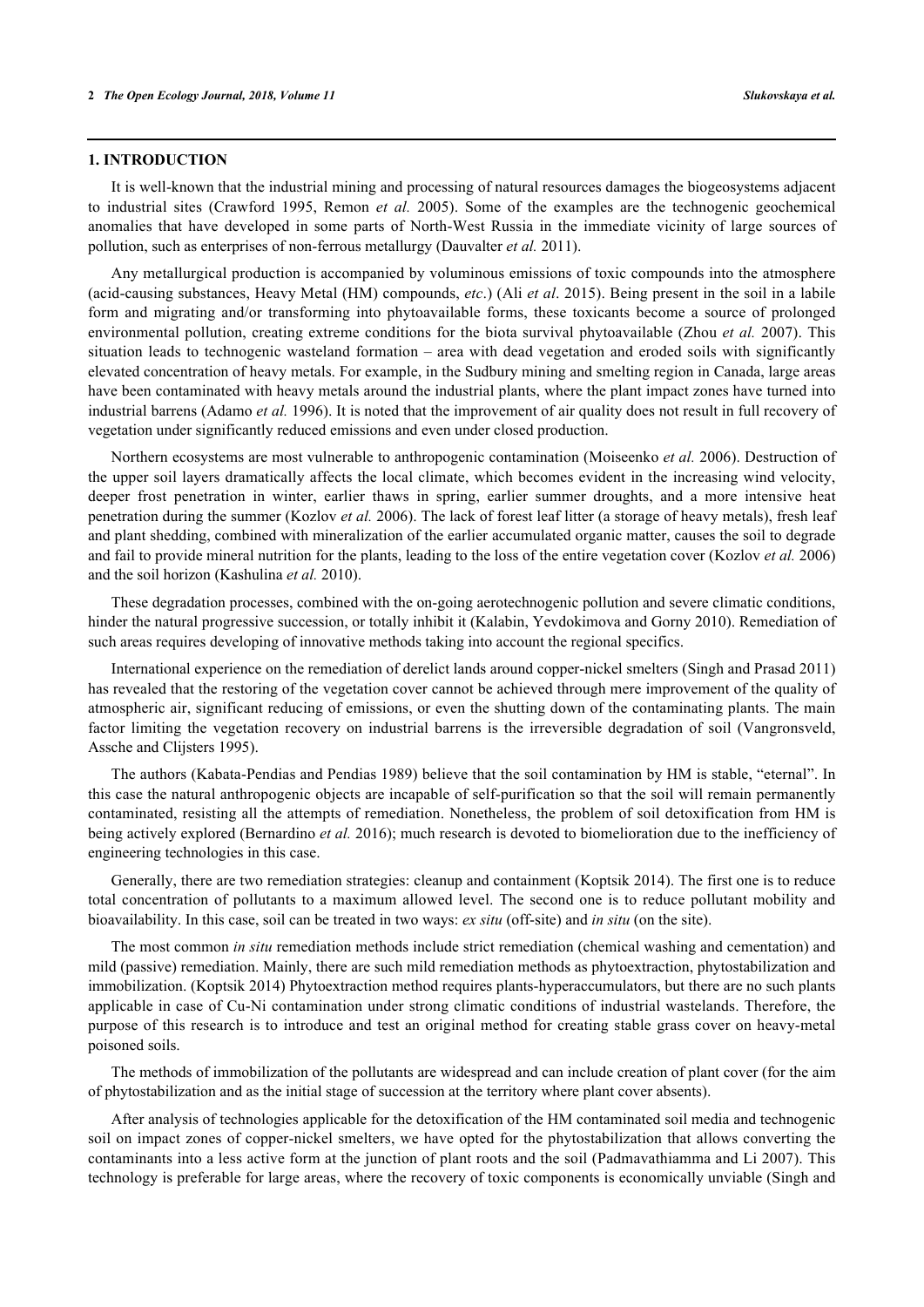## [Prasad 2011\)](#page-11-8).

According to [Adamo](#page-11-3) *[et al.](#page-11-3)* [\(2015\),](#page-11-3) the conditions for plant cultivation on areas with highly degraded ecosystems should be created by using soil-forming materials and simulating soil conditions. In the polar latitudes, a rehabilitation of technogenically disturbed areas are easiest achieved through an improvement of the soil horizon with ameliorants, including those consisting of mining wastes.

In fact, by forming a layer of mineral substrates we precipitate pedogenesis (the initial stage of the soil formation) [\(Androkhanov, Ovsyannikova and Kurachev 2000](#page-11-9)). High Ca and Mg contents in ameliorants can become a favourable factor, as those elements reduce the toxicity of HM([Viehweger 2014\)](#page-11-3), contained in the technogenic soil and accumulated in the ameliorants as a result of aerotechnogenic emissions. In the course of its development, the artificial phytocenosis promotes accumulation of the organic matter, which may change the migration status of HM due to the formation of organo-mineral complexes [\(Lockwood](#page-11-10) *[et al.](#page-11-10)* [2015\)](#page-11-10). Alkaline properties of the ameliorants facilitate anchoring of the pollutants.

It is not inconceivable that the employment of the mining waste phytoameliorants following the innovative method of accelerated phytocenosis validated on the Kola peninsula [\(Slukovskaya](#page-11-11) *[et al.](#page-11-11)* [2014\)](#page-11-11), will enable a successful recultivation of industrial barrens in the Arctic and Subarctic zones ([Nikonov and Lukina](#page-11-11) *[et al.](#page-11-11)* [2003\)](#page-11-11). This study extends the original integrated technique of technogenic soil phytostabilization developed by [Kotelnikov and Ivanova](#page-11-4) [\(2011](#page-11-4)).

# **2. MATERIALS AND METHODS**

The study was conducted during the period from 2010 to 2014 on the impact zone of a copper-nickel smelter (*Kolskaya Mining and Metallurgical Company* JCS, Monchegorsk industrial site) in the Murmansk region, Russia, which is situated at the territory of the Kola peninsula. The experimental site was presented by a plot with mineral soil, devoid of vegetation, located 1.5 km away from the industrial area (67°56.403'N, 32°50.287'E). On the surrounding area, sparse sporadical specimens of the *Salix* genus were reported.

The soil of the industrial barren was eroded down to the illuvial horizon; its chemical composition is given in the work ([Slukovskaya](#page-11-11) *[et al.](#page-11-11)* [2013\)](#page-11-11). Note the high content of phytoavailable Cu and Ni (on the average, Cu - 400 mg kg<sup>-1</sup>, Ni - 20 mg kg<sup>-1</sup>) and low concentrations of phytoavailable Ca (15-75 mg kg<sup>-1</sup>) and Mg (2-10 mg kg<sup>-1</sup>). For comparison, the concentrations of phytoavailable elements on a plot, located in the same region but having a sustainable herbaceous soil covering, were (mg kg-1): Cu 100-500, Ni 300-700, Ca 1300-2500, Mg 140-360 ([Vangronsveld](#page-11-12) *[et al.](#page-11-12)* [1995\)](#page-11-12). It is interesting that high Ca and Mg concentrations can improve the conditions for plant growth on contaminated soil at comparable (for Cu), and even higher (for Ni) heavy metal contents.

#### **2.1. Climatic Features At The Experimental Sites**

The agroclimatic conditions of the Kola peninsula are characterized by a short vegetation season, low average monthly temperatures, a short frost-free season, frost occurrences even in June, and nutrient-poor soils. Due to transpolar location, the day length in the region varies between 0 (during the polar night, in winter) and 24 hours (the polar day, in summer). All these factors create unfavourable conditions for plant cultivation [\(Gontar](#page-11-13) *[et al.](#page-11-13)* [2010\)](#page-11-13).

During the research period, the average monthly temperature varied within 9.4-14.4°C in June, 13.0-16.4°C in July, 11.0-15.2 °C in August and 7.7-9.3°C in September. The most favourable weather conditions were observed in 2011 and 2013.

## **2.2. Experimental Design**

In 2010, 15 plots, 1×1 m each, were laid on the experimental site. Two types of mining wastes were used in the experiment: Carbonatite Wastes (CW) and Serpentinite Magnesite (SM). The experimental design included three variants with 5 replications for each one. The variant 1 represented a control (nil treatment) plot without mineral substrates. In the experimental plots, the barren surface was covered by a 5-cm layer of mineral growing medium, including of SM and CW for Variants 2 and 3, respectively. The amount of growing media was 770 t ha<sup>-1</sup> for CW and 600 t  $ha^{-1}$  for SM.

The artificial phytocenosis was formed following a patented hydroponic express-method for the creation of highquality plant communities, proposed for improving of northern environment (the Kola peninsula) [\(Kotelnikov and](#page-11-11)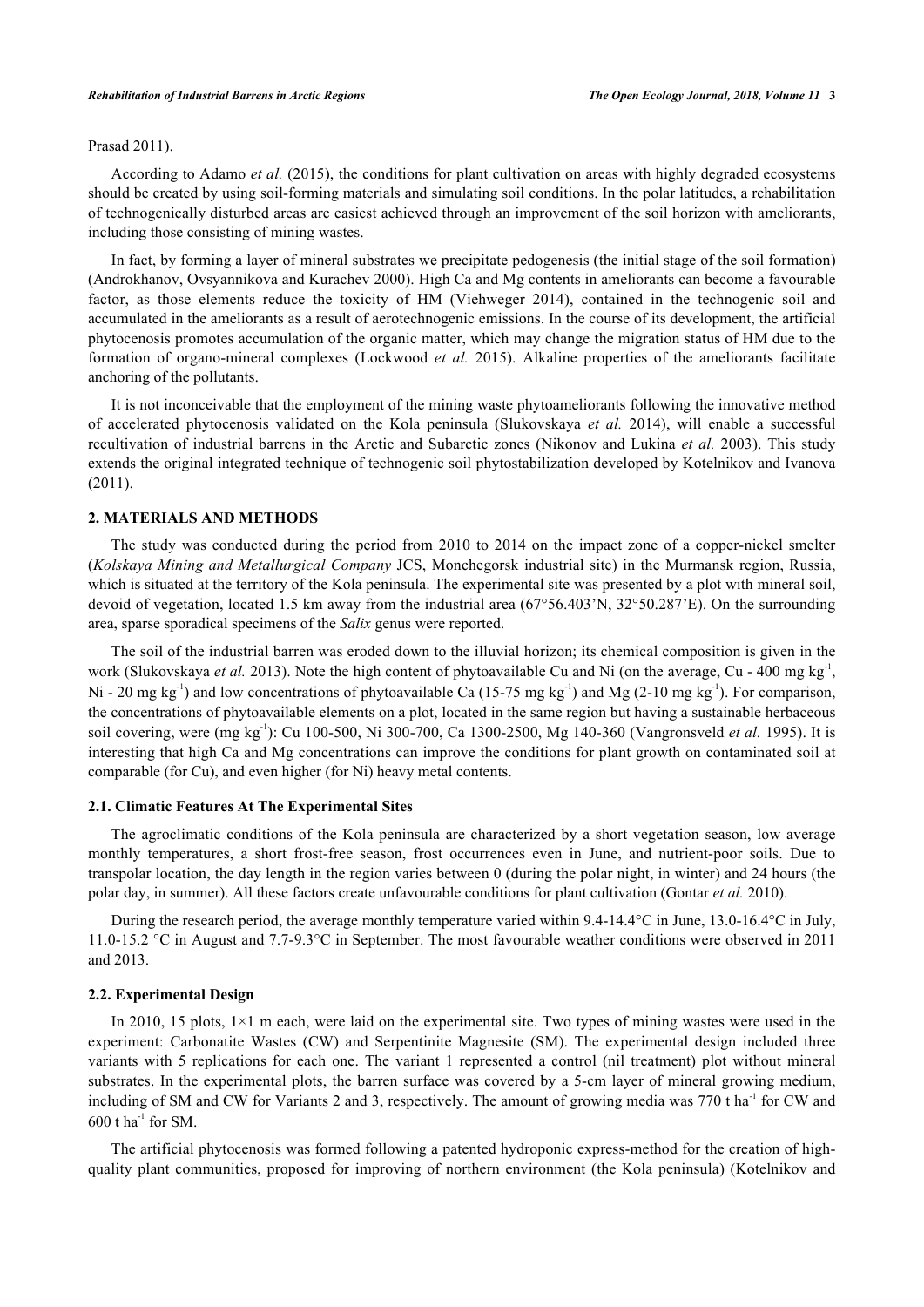[Ivanova 2011\)](#page-11-11) The method incorporates vermiculite from Kovdor mines and local populations of perennial herbaceous plants (*Festuca rubra* L*., F. pratensis* Huds., *Bromus inermis* Leyss., X *Festulolium* F. Aschers. et Graebn.), the seeds of which were taken in the weight ratio 4:3:1:1. The resulting vegetation cover was fertilized with azophospka (NPK) every year, once in the growing season at a ratio of 20 g m<sup>-2</sup>.

#### **2.3. Methods of Analysis**

Chemical analyses of the soil, ameliorant and plant samples were performed in specialized accredited laboratories of the I.V. Tananaev Institute of Chemistry and Technology of Rare Elements and Mineral Raw Materials and the Institute of the Industrial Ecology Problems of the North of the Kola Science Centre of the Russian Academy of Sciences (Apatity, Murmansk region, Russia).

The total amount of elements in the soil was determined after an autoclave microwave digestion in a SW4 system with DAK 100 autoclaves (Berghof) using a concentrated acid mix (47% fluoric acid and 65% nitric acid). The concentrations of phytoavailable forms of elements in the soil and in the mineral substrates were determined using a standard procedure involving an acetate-ammonium buffer solution (pH 4.65) ([Ure 1996\)](#page-11-14). The obtained solutions were analysed using the mass spectrometry with inductively coupled plasma on an ELAN 9000 DRC-e (Perkin Elmer). The pH was determined using a standard procedure with the aid of an I-160 M ionometer.

# **2.4. Collection and Preparation of Soil and Plant Samples for Analysis**

The soil samples were taken from different horizons (0-5, 5-10 and 10-15 cm) on completion of the second and third growing seasons, three samples from each horizon. The samples were dried to the air-dry state in a special laboratory compartment at the temperature of 18±2°C and relative humidity of 70-80% and sieved through a mesh screen of 1 mm to remove all residual vegetation and gravel.

The grass sod samples for biometrical studies were collected from the control plot and two experimental plots throughout the period of experiment (2014 – 2010) using the monolithic method in three replications. The following parameters of the vegetation mantle were determined: the projective cover (%), the height (cm) and mass of aboveground organs  $(gm<sup>-2</sup>)$ , the rooting depth (cm), the degree to which the plants have invaded the mineral substrate layer (%), and the root mat thickness (cm). The plant samples were dried until air-dry in the same conditions as the soil samples, and then ground in a blender.

### **2.5. Statistical Analysis**

Microsoft Excel 2010 was used for the data processing, calculations and graphic illustrations. The averaged numerical data are presented with mean deviations of characteristics values.

# **3. RESULTS**

#### **3.1. The Characteristics of Mineral Substrates from Mining Wastes**

The CW sample was taken from the dressing tailings dump of *Kovdorsky mining and processing works* JSC (Murmansk region, Russia), where the wastes are stored after reextraction of valuable components. The volume of tailings, accumulated for many years of the plant's operation, currently amounts to 120 mln t. In mineral composition, the tailings consist of (wt. %): calcite, dolomite (30-40), forsterite (25-35), apatite (10-15), magnetite (0-2), other minerals (2-8). In grain size, the CW is by 73% represented by particles of less than 0.1 mm, the remaining 22% and 5% being, respectively, the fractions of 0.1-0.25 mm and 0.25-2 mm. So, in terms of grain size composition, this growing medium can be classified as fine sand.

The SM mineral substrate is basically the overburden rock from the Khalilovsky magnesium deposit, manufactured by *Litosfera* CJSC (Orenburg region, Russia). The rock is being mined and processed for magnesite as a target product, which yield is about 5%. The bulk of the mined rock (95%) is composed by serpentinite magnesite. The reserves of serpentinite rock within the Khalilovsky ore district are practically unlimited. In our experiments, the SM sample had a particle size of less than 20 mm, which corresponds to the gravel-sand fraction. The average content of minerals in the serpentinite magnesite is, wt. %: serpentine 80, magnesite 15, calcite 2, magnetite 2.5, chromite 0.5.

Due to the presence of calcium carbonate, magnesium carbonate, and magnesium hydrous silicates in the substrates, the reaction of pore solutions is alkaline. The pH value for CW is 9.2; for SM it is 8.4 (Table **[1](#page-4-0)**). The pH value is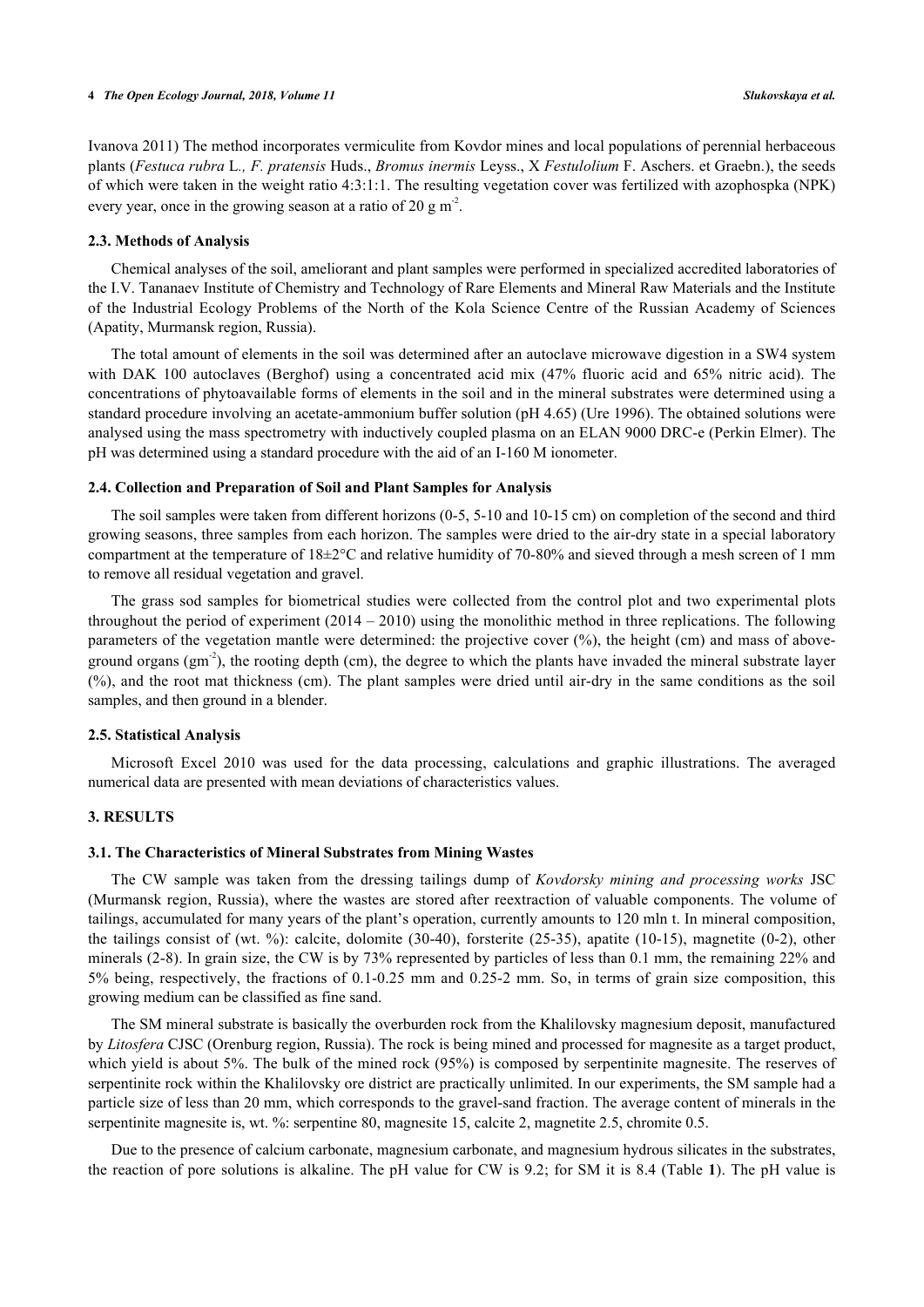consistent with the total content of phytoavailable Ca and Mg, which is an order of magnitude higher in CW than in SM (Table **[1](#page-4-0)**).

Most of the Ca (about 85% of the total content) in the tailings is present in the phytoavailable form as carbonate minerals. The wastes contain much phytoavailable Mn (about 10% and 40% of the total content in CW and SM, respectively). Fe, Cu and Ni convert to the available form to a lesser degree. The microelements, present in the substrates in proportions sufficient for plant nutrition [\(Kabata-Pendias & Pendias 1989](#page-11-14)), are represented by the following groups: S, P, Mn, Zn, Cu for CW, and Mn, Fe, Cu, Zn for SM. Since the mineral substrates contain little amounts of nutrient elements, the deficit of the latter in the experiment was compensated for by a complex fertilizer containing nitrogen, phosphorus and potassium.

<span id="page-4-0"></span>Table 1. Content components in the phytoavailable form ( $C_{\it avail}$  (mean  $\pm$  standard deviation,  $n=3$ ) and the ratio  $C_{\it avail}C_{\it total}$ **(С***total* **- total content) in ameliorants (CW, SM)**

| Component | $\mathbf{C}\mathbf{W}$<br>$pH - H2 + 0.1$  |                                             | <b>SM</b><br>$pH - H2O$ 8.4 $\pm$ 0.1    |                                              |  |
|-----------|--------------------------------------------|---------------------------------------------|------------------------------------------|----------------------------------------------|--|
|           | $C_{\textit{avail}}$ , mg kg <sup>-1</sup> | $C_{\textit{avail}}/C_{\textit{total}}$ , % | $C_{\text{avail}}$ , mg kg <sup>-1</sup> | $C_{\alpha\text{vail}}/C_{\text{total}}$ , % |  |
| K         | $18 \pm 3$                                 | $\overline{\phantom{a}}$                    | $10 \pm 2$                               |                                              |  |
| P         | $89 \pm 9$                                 | ٠                                           | $15 \pm 5$                               | $\overline{\phantom{a}}$                     |  |
| Ca        | $123021 \pm 485$                           | 87.3                                        | $2931 \pm 112$                           | 83.7                                         |  |
| Mg        | $1821 \pm 121$                             | 1.1                                         | $26211 \pm 625$                          | 11.7                                         |  |
| Fe        | $530 \pm 49$                               | 1.2                                         | $24 \pm 7$                               | 0.1                                          |  |
| Mn        | $153 \pm 17$                               | 9.6                                         | $159 \pm 18$                             | 31.8                                         |  |
| Zn        | $3 \pm 2.3$                                | $\overline{\phantom{a}}$                    | $1 \pm 0.9$                              |                                              |  |
| S         | $35 \pm 4.3$                               | $\overline{\phantom{a}}$                    | $18 \pm 2$                               |                                              |  |
| Cu        | $7 \pm 4.5$                                | 1.8                                         | $0.2 \pm 0.1$                            | $0.0\,$                                      |  |
| Ni        | $6 \pm 4.2$                                | 6.0                                         | $25 \pm 9.3$                             | 1.5                                          |  |

*n* - number of measurements, CW - carbonatite wastes, SM - serpentinite magnesite

Chemically, the experimental growing media can be referred to ameliorants, that is, the materials capable of creating favourable conditions for vegetation. On impact areas of copper-nickel smelters, the ameliorants can neutralize the acidic components and diminish the heavy metals toxicity.

# **3.2. The Growth and Development of Plants in Artificial Phytocenosis**

The observation results of the growth and development of plants in the control and the two experimental plots are presented in Table (**[2](#page-4-1)**). In all the variants of the field experiment the seeds of graminaceous plants shot up on the 5-7th day. By the end of the 2010 growing season half of the seedlings in the control plot had died, the projective cover degree made up 50%, the height of the surviving plants was  $5\pm0.5$  cm, and no penetration of the roots into the soil layer was observed (Table **[2](#page-4-1)**). In the experimental plots, the plants were approximately two times higher than in the control one, the root systems of 45% of the plants invaded the 5-cm ameliorant layer, and some roots penetrated into the technogenically transformed soil to the depth of 1-2 cm. The projective cover degree in the experimental plots made up 100%. The above-ground organs' mass was almost three times greater in the experimental plots than in the control one.

| Variant                              | Yearsl | Plant Height,<br>cm<br>$n = 20$ | Ameliorant<br>Invasion by the<br>Roots, % | <b>Root Penetration</b><br>Depth into Techno<br>Genic Layer, cm<br>$n = 3$ | Above-ground Organ<br>Biomass,<br>$g m-2$<br>$n = 3$ | Thickness of Root<br>Mat, cm<br>$n = 3$ | Projective<br>Cover, % |
|--------------------------------------|--------|---------------------------------|-------------------------------------------|----------------------------------------------------------------------------|------------------------------------------------------|-----------------------------------------|------------------------|
|                                      | 2010   | $10.1 \pm 1.0$                  | 45                                        | $2.0 \pm 0.1$                                                              | $51.2 \pm 3.0$                                       | $2.0 \pm 0.1$                           | 100                    |
| CW                                   | 2011   | $27.0 \pm 1.3$                  | 100                                       | $2.6 \pm 0.1$                                                              | $83.3 \pm 3.1$                                       | $4.3 \pm 0.2$                           | 100                    |
|                                      | 2012   | $27.4 \pm 1.1$                  | 100                                       | $3.1 \pm 0.2$                                                              | $395.5 \pm 20.2$                                     | $7.5 \pm 0.2$                           | 100                    |
|                                      | 2013   | $30.0 \pm 2.1$                  | 100                                       | $4.0 \pm 0.1$                                                              | $600.4 \pm 23.4$                                     | $8.5 \pm 0.1$                           | 100                    |
|                                      | 2014   | $33.7 \pm 2.0$                  | 100                                       | $4.3 \pm 0.3$                                                              | $672.1 \pm 31.4$                                     | $7.0 \pm 0.3$                           | 100                    |
| Pearson Correlations<br>with Control |        | $-0.64631$                      | --                                        | $-$                                                                        | $-0.77396$                                           | $-0.97488$                              |                        |

<span id="page-4-1"></span>**Table 2. Biometrical parameters (mean standard ± deviation) of vegetation mantle growth.**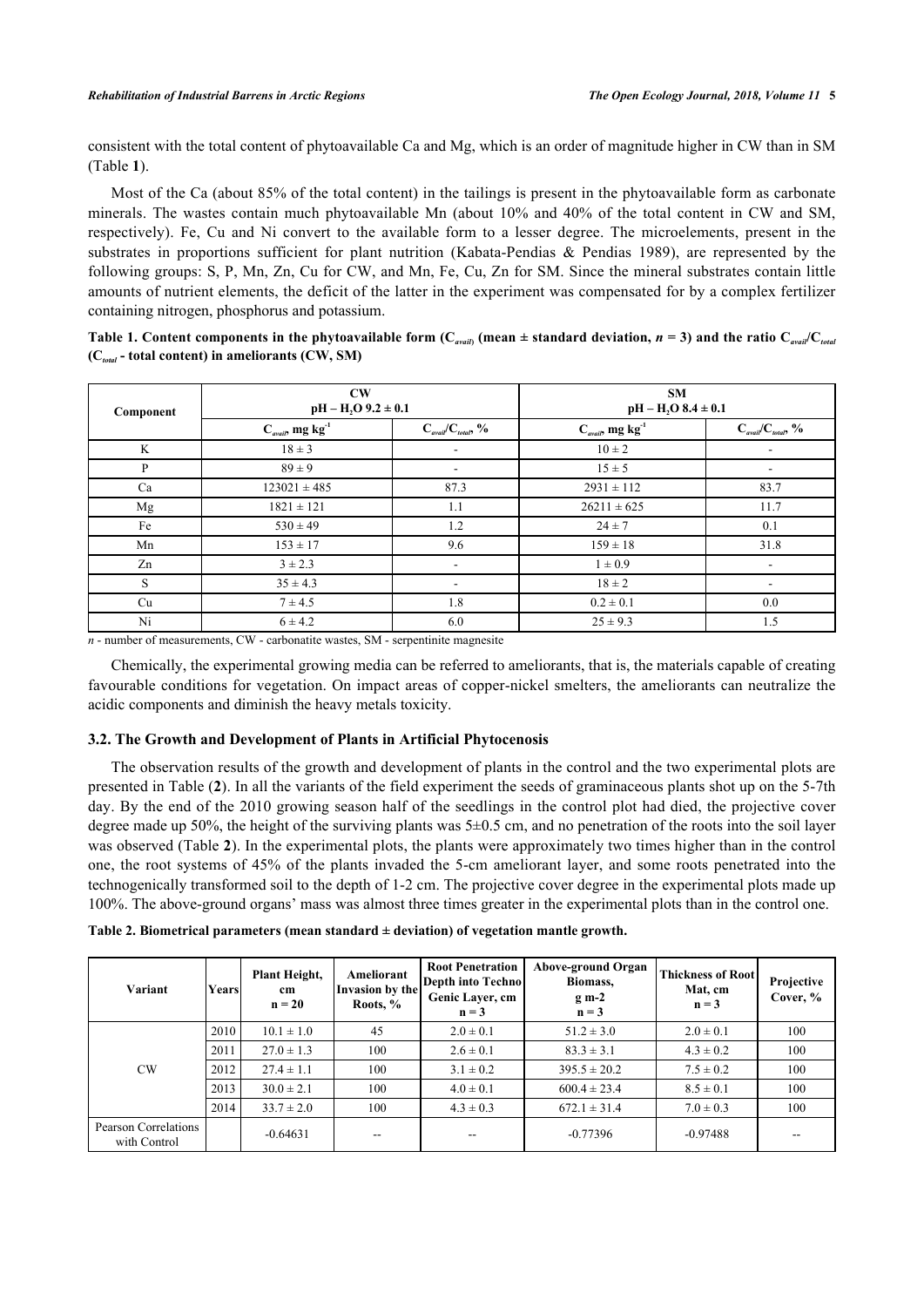| Variant                                     | Years | Plant Height,<br>cm<br>$n = 20$ | <b>Ameliorant</b><br>Invasion by the<br>Roots, % | <b>Root Penetration</b><br><b>Depth into Techno</b><br>Genic Layer, cm<br>$n = 3$ | Above-ground Organ<br>Biomass,<br>$g$ m-2<br>$n = 3$ | <b>Thickness of Root</b><br>Mat, cm<br>$n = 3$ | Projective<br>Cover, % |
|---------------------------------------------|-------|---------------------------------|--------------------------------------------------|-----------------------------------------------------------------------------------|------------------------------------------------------|------------------------------------------------|------------------------|
| Spearman<br>Correlations with<br>Control    |       | $-0.78262$                      |                                                  | --                                                                                | $-0.89443$                                           | $-0.89443$                                     |                        |
| <b>Kendall Correlations</b><br>with Control |       | $-0.59761$                      | --                                               | --                                                                                | $-0.83667$                                           | $-0.83667$                                     |                        |
|                                             | 2010  | $10.4 \pm 1.1$                  | 45                                               | $1.0 \pm 0.1$                                                                     | $48.0 \pm 2.4$                                       | $2.1 \pm 0.1$                                  | 100                    |
|                                             | 2011  | $25.8 \pm 1.2$                  | 100                                              | $2.1 \pm 0.1$                                                                     | $126.2 \pm 12.0$                                     | $4.0 \pm 0.1$                                  | 100                    |
| <b>SM</b>                                   | 2012  | $25.3 \pm 2.3$                  | 100                                              | $2.8 \pm 0.2$                                                                     | $375.8 \pm 19.8$                                     | 6.8 $\pm$ 0.2                                  | 100                    |
|                                             | 2013  | $24.3 \pm 1.7$                  | 100                                              | $3.7 \pm 0.2$                                                                     | $475.6 \pm 23.2$                                     | $8.0 \pm 0.2$                                  | 100                    |
|                                             | 2014  | $28.0 \pm 2.1$                  | 100                                              | $3.9 \pm 0.1$                                                                     | $701.2 \pm 27.9$                                     | $7.1 \pm 0.2$                                  | 100                    |
| <b>Pearson Correlations</b><br>with Control |       | $-0.52783$                      |                                                  |                                                                                   | $-0.77657$                                           | $-0.95242$                                     |                        |
| Spearman<br>Correlations with<br>Control    |       | $-0.1118$                       |                                                  |                                                                                   | $-0.89443$                                           | $-0.89443$                                     |                        |
| <b>Kendall Correlations</b><br>with Control |       | $-0.11952$                      | --                                               | --                                                                                | $-0.83667$                                           | $-0.83667$                                     |                        |
| Control                                     | 2010  | $5.0 \pm 0.5$                   | $\blacksquare$                                   | $\mathbf{0}$                                                                      | $17.4 \pm 1.2$                                       | $1.0 \pm 0.1$                                  | 50                     |
|                                             | 2011  | $5.8 \pm 0.1$                   | $\overline{\phantom{a}}$                         | $\mathbf{0}$                                                                      | $4.7 \pm 0.9$                                        | $0.7 \pm 0.1$                                  | 10                     |

*(Table ) contd.....*

*n* - number of measurements, CW - Carbonatite Wastes, SM - Serpentinite Magnesite

In the spring of 2011, the control plot showed a massive plant mortality and poor development of the plants, whereas the experimental plots were noted for an intensive spring aftergrowing. Plant roots in the control plot remained on the surface. The root mat thickness had reduced compared to the previous year, and the above-ground organs' biomass was considerably less than that in the experimental plots (Table **[2](#page-4-1)**). In the experimental plots, a 100% invasion of the ameliorant layer by the plant roots and their massive penetration into the technogenic soil to a depth of  $2.1 - 2.6$ cm was reported. An intensive root mat growth was observed as well.

By the beginning of the third growing season (2012), all vegetation in the control plot had died. In the experimental plots, the invasion of the technogenically polluted soil by the roots continued. All the parameters of the plant growth were higher in the CW variant than in the SM variant.

During the fourth growing season (2013), the ameliorants continued their positive influence on the plants' biometrical parameters. Similarly to 2012, better results were observed in the plot with the CW ameliorant: the plants were taller (by 5.7 cm) and had a greater biomass (by 125 g m<sup>-2</sup>) than for the SM variant. The plant roots in experimental plots had penetrated into the soil to a depth of 3.7 – 4.0 cm (Table **[2](#page-4-1)**).

In 2014, an intensive growth of the vegetation mantle was observed: the plants passed to the earing phase. By the end of the season, the biometrical characteristics of the plant formation in the experimental plots had levelled off. The trend of increase in the average plant height is maintained, the value of this index was  $33.7 \pm 0.1$  cm for the CW and  $28.0 \pm 2.1$  cm for SM; the root mat thickness was 7.0 $\pm$ 0.3 for CW and 7.1 $\pm$ 0.2 cm for SM. The above-ground organs' biomass had increased by 226 g m<sup>-2</sup> in the SM plot and only by 72 g m<sup>-2</sup> in the CW plot compared to the previous season.

## **3.3. Chemical Composition of The Ameliorants and The Soil in The Experiment**

In the experiment, we assessed chemical composition of both the ameliorants and soil samples beneath the ameliorants. The results of 2011/2012 after two and three growing seasons under the experiment are presented in Table (**[3](#page-6-0)**).

#### **3.4. Chemical Composition of The Plants**

The plant content in terms of some elements is shown in Table **[4](#page-6-1)**. The elements are divided into several groups according to their inflow in plants. Plant food elements' content (nitrogen, phosphorus, potassium) from the background side is higher than in the experimental samples. There is a substantial deficit of calcium, while the magnesium content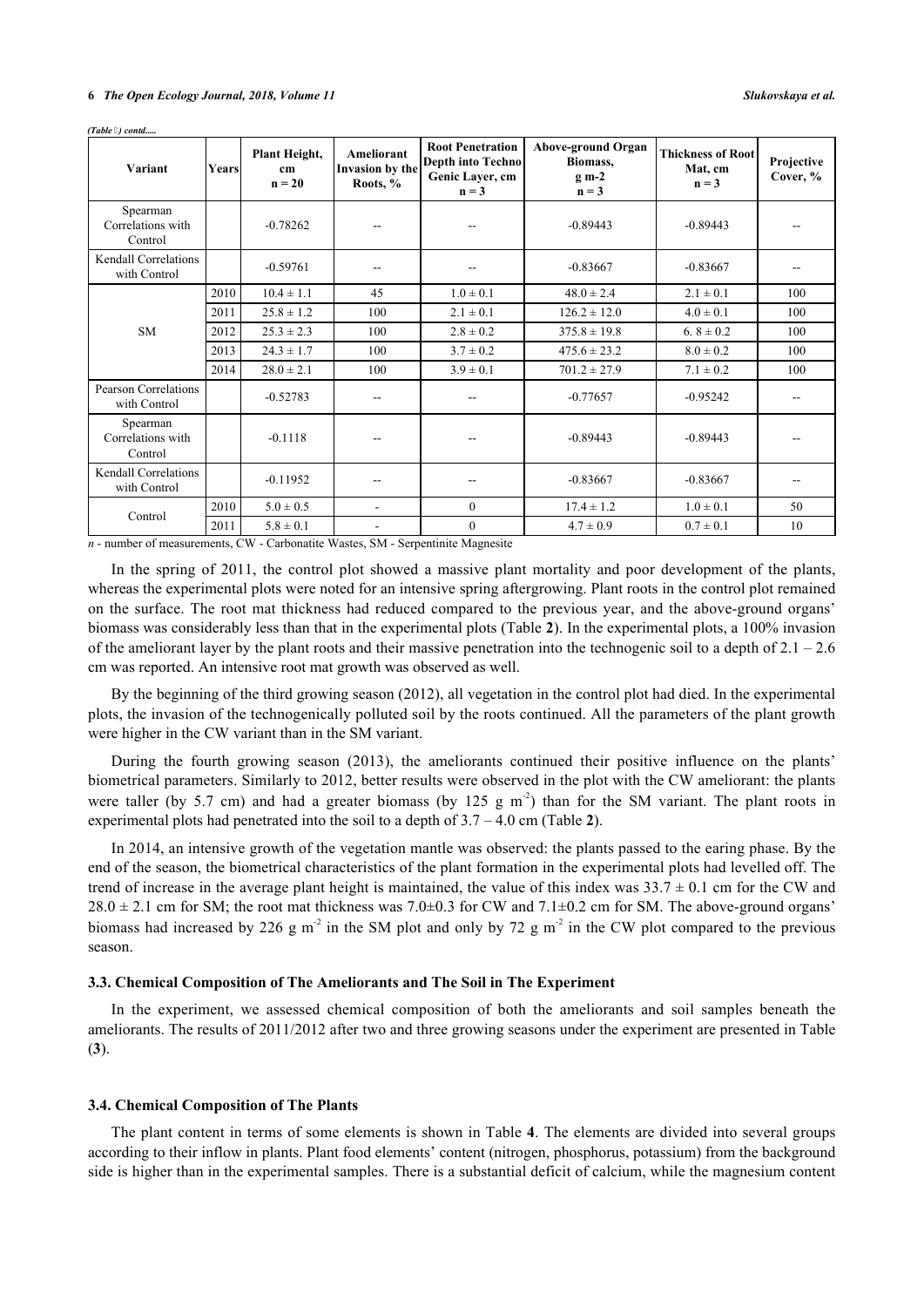## *Rehabilitation of Industrial Barrens in Arctic Regions The Open Ecology Journal, 2018, Volume 11* **7**

exceeds (ameliorant – SM) the concentration, or there is no magnesium in the control sample (CW variant). The greatest differences were recorded for toxic metals – nickel, copper, cobalt.

<span id="page-6-0"></span>**Table 3. Content components in the form available for plants (mg kg-1) in ameliorants (CW, SM) and soil samples (the slash represent the data for 2011/2012).**

| Variant   | <b>Analyzed Growing Medium</b>            | Ca       | Mg      | Ni  | <b>Cu</b> | S       |
|-----------|-------------------------------------------|----------|---------|-----|-----------|---------|
| <b>CW</b> | Initial ameliorant                        | 123000   | 1800    | 6   |           | 35      |
|           | Ameliorant after 3 growing seasons (2012) | 26090    | 1130    | 20  | 220       | 1350    |
|           | Soil layer 0-5 cm                         | 5130/190 | 234/20  | 9/5 | 250/310   | 310/700 |
|           | Soil layer 5-10 cm                        | 460/60   | 215/10  | 2/2 | 240/280   | 430/860 |
|           | Soil layer 10-15 cm                       | 170/50   | 20/10   | 3/3 | 170/200   | 230/420 |
| <b>SM</b> | Initial ameliorant                        | 2870     | 25630   | 25  |           | 20      |
|           | Ameliorant after 3 growing seasons (2012) | 580      | 4320    | 14  | 30        | 280     |
|           | Soil layer 0-5 cm                         | 300/170  | 450/310 | 5/6 | 180/200   | 330/560 |
|           | Soil layer 5-10 cm                        | 110/50   | 50/130  | 4/4 | 160/160   | 290/510 |
|           | Soil layer 10-15 cm                       | 100/2    | 20/50   | 3/3 | 160/100   | 160/680 |

CW - carbonatite wastes, SM - serpentinite magnesite

#### <span id="page-6-1"></span>**Table 4. Chemical composition of plants.**

| <b>Group of Elements</b>     | Element | Composition, mg/kg |                        |                   |  |
|------------------------------|---------|--------------------|------------------------|-------------------|--|
|                              |         | <b>SM</b>          | $\mathbf{C}\mathbf{W}$ | <b>Background</b> |  |
|                              | N       | 21280              | 22000                  | 27720             |  |
| <b>Fertilizer elements</b>   | P       | 3090               | 2140                   | 3440              |  |
|                              | K       | 13600              | 12570                  | 26960             |  |
|                              | Ca      | 1320               | 2400                   | 4240              |  |
| <b>Ameliorant components</b> | Mg      | 2430               | 1100                   | 1460              |  |
|                              | Si      | 2120               | 1940                   | 1630              |  |
|                              | Al      | 270                | 140                    | 125               |  |
| <b>Major</b> elements        | Na      | 240                | 90                     | 90                |  |
|                              | Fe      | 710                | 830                    | 450               |  |
|                              | Mn      | 165                | 140                    | 25                |  |
|                              | Ni      | 425                | 355                    | 5                 |  |
| <b>Toxic metals</b>          | Cu      | 255                | 215                    | 6                 |  |
|                              | Co      | 10                 | 9                      | 0,2               |  |
|                              | Zn      | 11                 | 13                     | 38                |  |
| <b>Trace elements</b>        | Cr      | 15                 | 11                     | 8                 |  |
|                              | Pb      | 3                  | 3                      | 0,2               |  |

The results of biometrical analysis show that vegetation conditions for plants growing on the CW are more favorable than those on the SM. The Mann–Whitney *U* test was performed for the statistical data analysis of the plant height in 2013 and 2014. In 2013 the difference between the vegetation covers for the SW and CW is significant ( $U =$ 37 at the critical value  $U_{\text{crit}}$  = 56, p  $\leq$  0.01) but in 2014 the discrepancy became negligible (*U* = 665 at  $U_{\text{crit}}$  = 499, p  $\leq$ 0.01).

In both experimental plots, the process of canopy closure between the plots was observed due to the natural selfseeding of the species. Besides, the plant biomass accumulated as a result of an intensive leaf formation and tillering. The totality of characteristics of the created plant formation indicated a high quality of the artificial phytocenosis formed on the basis of the ameliorants.

# **4. DISCUSSION**

The greater part of the new vegetation root system was found to concentrate in the CW and the SM ameliorant layer. Chemical analyses of the technogenic soil and ameliorants, performed three years after the beginning of the experiment,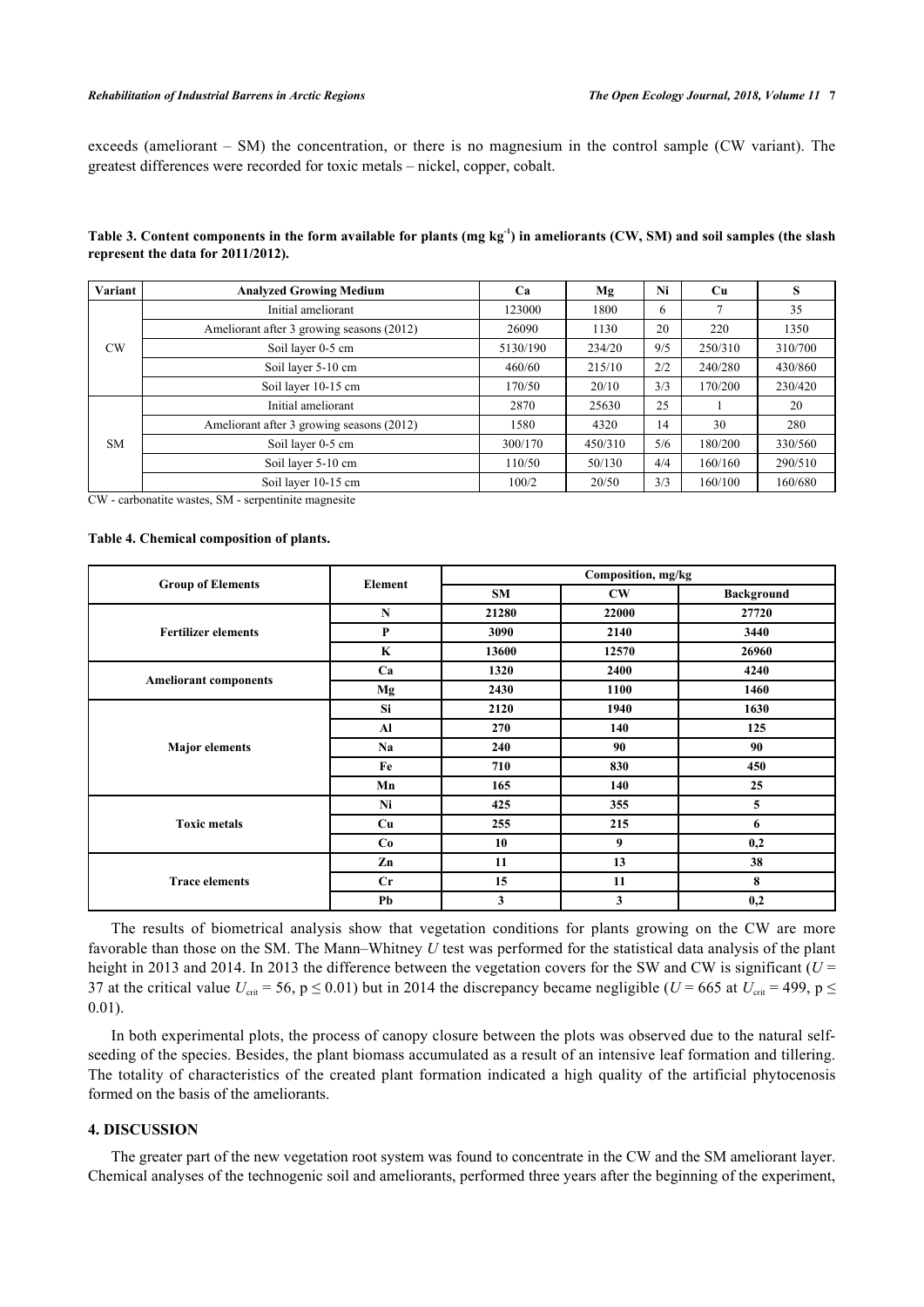#### **8** *The Open Ecology Journal, 2018, Volume 11 Slukovskaya et al.*

revealed that in conditions of on-going aerotechnogenic emissions of the copper-nickel smelter, the Ca and Mg compounds continued to migrate from the ameliorants into the technogenic soil (Table **[3](#page-6-0)**), the data are given without error estimation). For example, the concentration of phytoavailable forms of these components in the ameliorants dropped, whereas in the technogenic soil it went up, which was especially evident in the data for 2011, that is after two growing seasons. The process of Ca incoming into the soil in the CW plot was more intensive compared to the SM one, due to a higher concentration of phytoavailable Ca in CW.

<span id="page-7-0"></span>The above mentioned processes contributed to a change in the actual acidity of the technogenic soil (Fig. **[1](#page-7-0)**). In 2011, the highest pH values were recorded in the top soil layer. At the same time, the pH value in the top soil layer of the CW variant was near-optimal (6.0) and higher than in the SM plot (5.3). According to ([Yagodin, Zhukov and](#page-11-15) [Kobzarenko 2002](#page-11-15)), the pH values, at which the soil produces no negative influence on the plants, lie within the range of 6.1-7.4.



**Fig. (1).** The pH dynamic pattern as per the soil depth according to the ameliorant type (CW - carbonatite wastes, SM - serpentinite magnesite).

In 2012, a reduction in the concentration of phytoavailable Ca in the technogenic soil in both experimental plots was observed (Table **[3](#page-6-0)**). This affected the actual acidity level of the soil (Fig. **[1](#page-7-0)**). In the same period, a similar reduction was observed in the concentration of phytoavailable Mg in the experimental plots.

Besides the soil acidity, another important factor to be taken into account in plant cultivation is the concentration of phytotoxic elements. It is known that the thresholds for Ni and Cu phytotoxicity are 100 mg kg<sup>-1</sup> and 60-125 mg kg<sup>-1</sup>, respectively [\(Kabata-Pendias and Pendias 1989\)](#page-11-5). On the experimental plots, the flow of gas-dust toxic compounds into the soil surface layer has resulted in accumulation in the ameliorants of the main pollution components: S, Cu and Ni (Table **[3](#page-6-0)**). In the course of the experiment, the concentration of phytoavailable S increased compared to the initial substrate by 1315 mg kg<sup>-1</sup> in the CW plot and by 260 mg kg<sup>-1</sup> in the SM one; of phytoavailable Cu – by 213 mg kg<sup>-1</sup> in the CW plot and by 29 mg kg<sup>-1</sup> in the SM one; of phytoavailable Ni – by 14 mg kg<sup>-1</sup> in the CW plot. The conclusion we can draw is that the CW growing medium, containing higher concentrations of alkaline components, is more effective in the anchoring of toxic metals compared to the SM substrate. It is also important to note that the concentration of phytoavailable Cu is 1-2 orders of magnitude higher than that of Ni. The concentration of phytoavailable Ni does not exceed the toxicity threshold, whereas for Cu it is exceeded by 2-3 times. The obtained results are consistent with the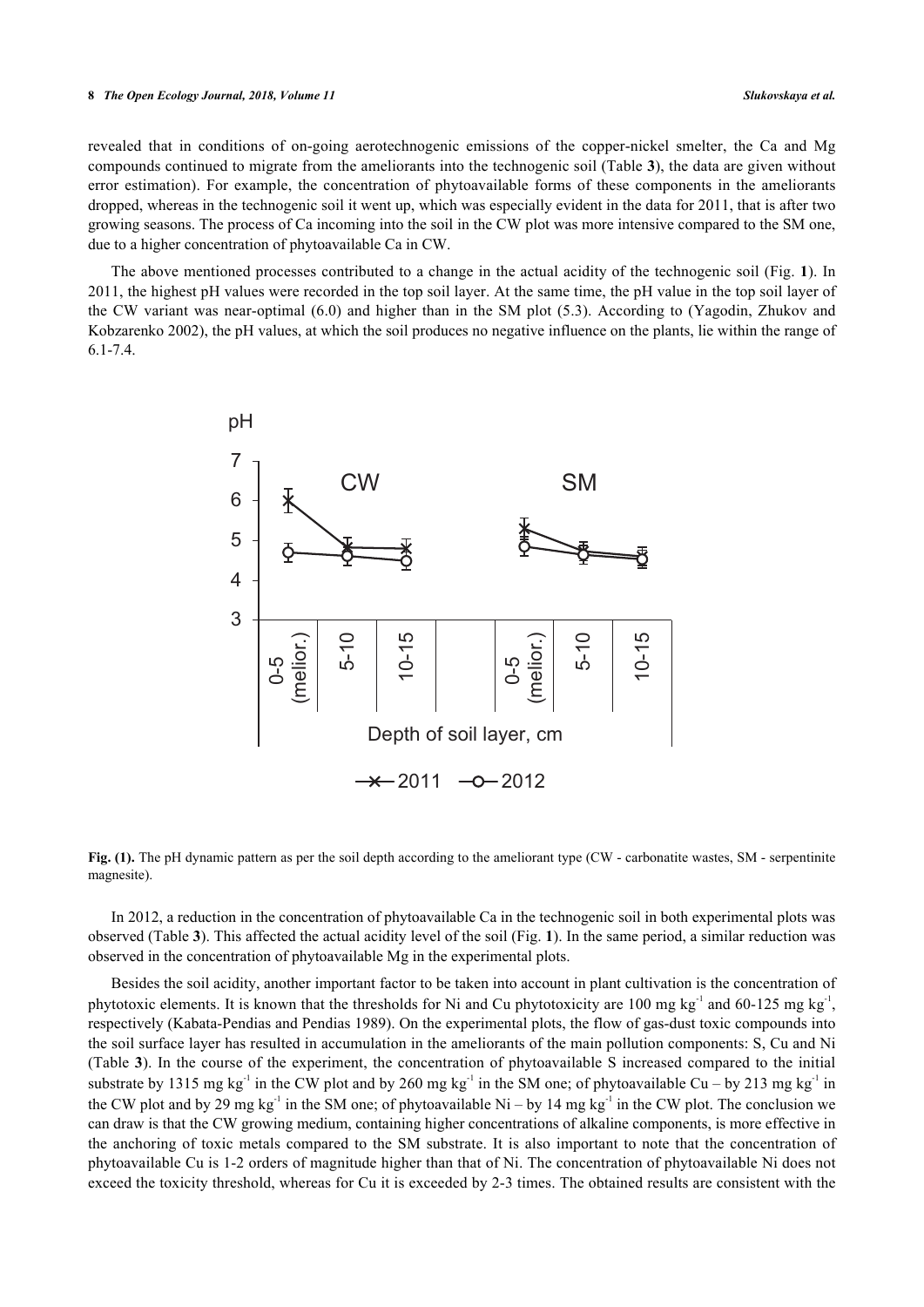#### *Rehabilitation of Industrial Barrens in Arctic Regions The Open Ecology Journal, 2018, Volume 11* **9**

knowledge of the geochemical mobility of these elements [\(Kabata-Pendias and Pendias 1989](#page-11-5)).

Nevertheless, both the growth and the development parameters of the plant formation are indicative of the fact that despite the high heavy metal concentrations in the ameliorants, the edaphic conditions of these substrates remained favourable for plant development throughout the experiment. This can be explained by high concentrations of phytoavailable Ca and Mg in the ameliorants([Yagodin, Zhukov and Kobzarenko 2002](#page-11-15)). By migrating into the technogenic soil, Ca and Mg reduce the soil toxicity thus favouring the penetration of plant roots.

We suggest that the difference in the development of phytocenosis for the two substrates is caused by a significant excess of phytoavailable magnesium over calcium in the SM. Both elements play an important role in the biochemical processes in plants and influence their productivity, but calcium concentration in the soil solution should be higher than that of magnesium ([Yagodin, Zhukov and Kobzarenko 2002](#page-11-15)). The ratio of the mass contents of phytoavailable Ca and Mg is 68 for the CW and 0.11 for the SM. However, magnesium is leached out faster than calcium from the SM and slower than calcium from the CW. After two years of the field experiments the Ca and Mg ratio reduced to 23 in the CW and increased to 0.37 in the SM. An improvement of this factor for the SM has been reflected in the biometrical characteristics of the plants.

The results of monitoring of the plant formation on an experimental site in the course of three growing seasons have shown that the ameliorants used in the soil reclamation area create favourable conditions for the formation of plant communities resistant to the existing stress factors. Intensive growth of the plant above-ground organs, the tillering process, and the biomass increase ensure a 100% projective covering of the formed vegetation cover. Gradual penetration of the plant roots into the technogenic soil, the successful development of the root mat and vegetational sod and increased species diversity as a result of colonization of the plots with indigenous species (*Equisetum arvense* L., *Trifolium repens* L.) suggest the formation of a self-supporting phytocenosis as the initial stage of succession (Fig. **[2](#page-8-0)**).

<span id="page-8-0"></span>

**Fig. (2).** View of the experimental site. In the foreground, there is a vegetation cover as the initial stage of succession, in the back - a wasteland and a metallurgical plant.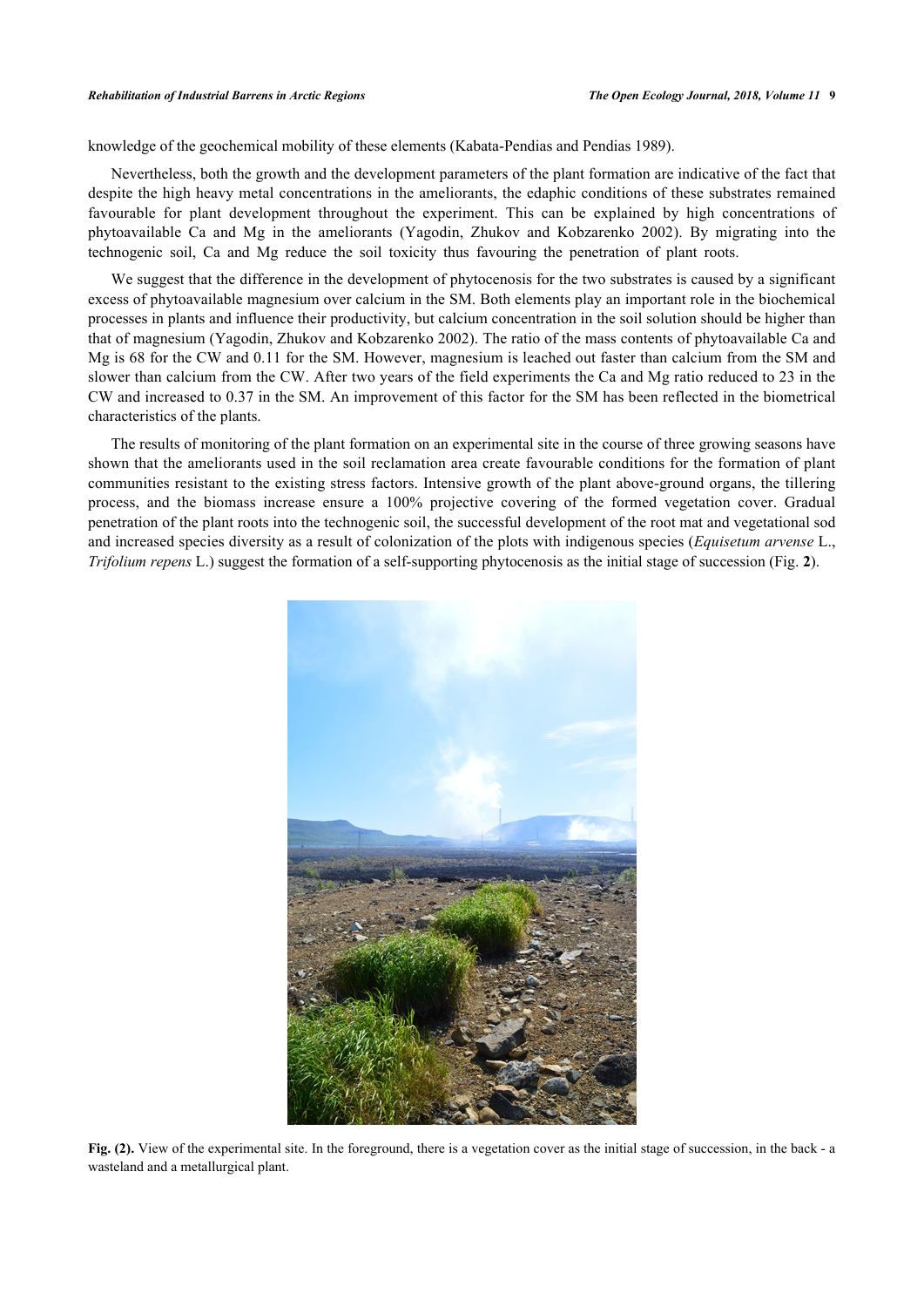#### **10** *The Open Ecology Journal, 2018, Volume 11 Slukovskaya et al.*

<span id="page-9-0"></span>The concentrations of chemical elements in the plants reflect their specific growth conditions in the setting of air pollution with the gas-dust emissions of the copper-nickel smelter. Fig. (**[3](#page-9-0)**) shows the results of normalization of the chemical composition in the plants, belonging to the artificial phytocenosis, as opposed to the same species cultivated on the background territory.



**Fig. (3).** The ratio (C/C<sub>backgr</sub>) of the metal concentration in the experimental plants (C) to its background level (C<sub>backgr</sub>) (CW carbonatite wastes, SM - serpentinite magnesite, I – fertilizer elements, II – ameliorant components, III – major elements, IV –toxic metals, V – trace elements).

The concentrations of K, P, Ca, and Zn in the plants of the artificial phytocenosis were lower compared to the background plants. The deficient phosphorus and potassium values indicate the need of nutritional support with mineral fertilizers. The concentrations of Al, Mg, Si, Cr, Fe and Na were twice as high as the background values. We note a significant difference in the values of Ca and Mg concentrations in the plants cultivated on different ameliorants. Higher concentrations of Ca and Mg in the plants taken from, respectively, the CW and SM plots correlate with the concentrations of phytoavailable forms of these elements in the ameliorants.

The accumulation of toxic elements in the plants is more intensive, the  $C/C_{\text{background}}$  ratio for Co, Cu and Ni ranging within 50-100. Our findings suggest that experimental plants can accumulate heavy metals without damage to the phytocenosis cultivated under the extreme conditions of the northern latitudes using the proposed technology.

## **CONCLUSION**

Northern ecosystems are highly vulnerable when affected by emissions of metallurgical enterprises playing a key role in the economy of northern regions, including the Kola peninsula on the north-west of Europe. The side effect of industrial development is a contamination of vast land and water areas, formation dumps of overburden rock and tailing storages. Unlike the more southward regions, these technogenically transformed areas are incapable of self-restoration, while the existing reclamation technologies are uneconomical due to consumption of sizable volumes of natural resources (land, peat, *etc.*). Our research has revealed the remediation capacity of carbonatite and serpentinite wastes for highly contaminated technogenic landscapes of the Arctic region. Due to the alkaline reaction of the growing medium and a large pool of essential elements, the wastes have proved effective in improving the edaphic conditions of industrial barren.

As demonstrated by the full-scale experiment, the vegetation cover formed using the local populations of perennial herbaceous graminoids (*Festuca rubra*, *F. pratensis, Bromus inermis*, X *Festulolium*), vermiculite from Kovdor mines and ameliorants, obtained from carbonatite and serpentinite wastes, has a capacity for self-survival and creation of the initial stage of progressive succession in the impact zone of copper-nickel smelters (Fig.**2**). The formation of an artificial phytocenosis with the use of mining wastes for remediation of derelict land in conditions of on-going industrial emission reduces the intensity of heavy metals migration by anchoring them in the soil top layer. Presumably, the created plant formations will trigger the natural progressive succession in the examined industrial barren.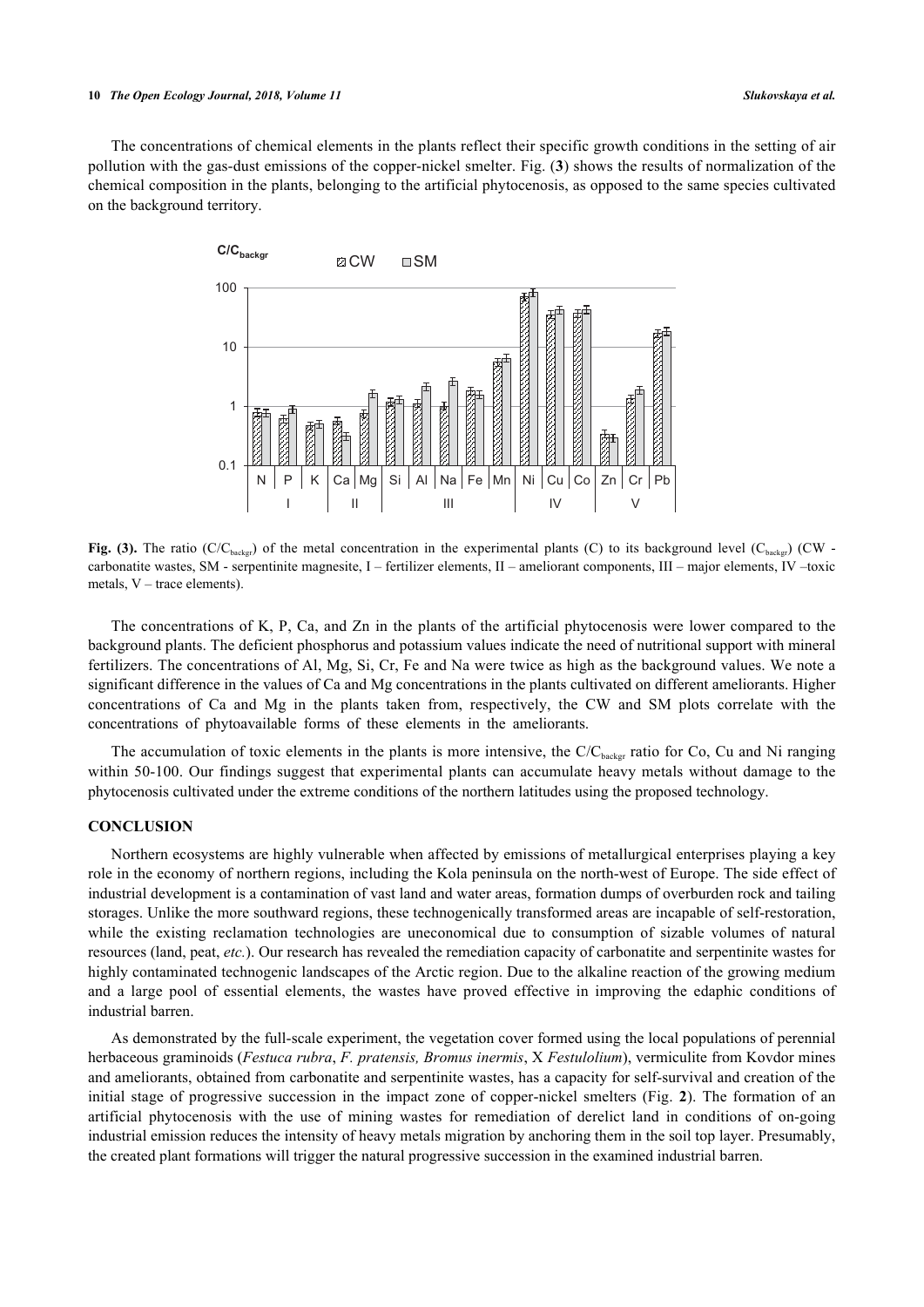The ecological effect of this method is resulted in the emergence of native plant species and the establishment of the plant community on the industrial barren on the one hand and the decrease of HM-migration and the formation of primary soil - on the other hand. This effect we observe at present.

The effect of physical sorption of copper and nickel by the particles of substrate take place for the mineral wastes used in the experiment. Vermiculite has the properties of ion exchange due to its structure. The both effect was observed in the wide range of pH and Cu/Ni-concentration. It allows decreasing HM-migration in changing soil conditions and avoiding the secondary pollution.

The great current significance of the results is confirmed by the long-term (for already 7 years) sustainable development of plant community. This is reflected in biomass and litter generation, seed formation, cessation of erosion processes at the experimental plot of the industrial barren. There isn't another cost-effective rehabilitation technology for this territory at present. The results of this experiment instantiated that "mild" remediation *in situ* is one of the best techniques for industrial barrens and wastelands.

# **CONSENT FOR PUBLICATION**

Not applicable.

# **CONFLICT OF INTEREST**

The authors declare no conflict of interest, financial or otherwise.

# **ACKNOWLEDGEMENTS**

This research was made possible owing to the organizational and financial support of the *Kolskaya Mining and Metallurgical Company* JSC. The work was included into the Fundamental Research Program of the RAS Presidium "Exploratory fundamental research for the benefit of the Russian Arctic region development" and granted funding in the line of "Geopolitical, ecological, social and humanitarian problems of the Arctic region development" for the period of 2014-2016. This study was supported by RFBR grant 16-35-60022 "Study of migration of heavy metals in artificial plant communities in the impact zone of copper and nickel enterprises in Arctic and Subarctic". The authors also express their gratitude to the translators of this article Svetlana Filon and Anna Paltseva.

## **REFERENCES**

<span id="page-10-0"></span>Adamo, P, Mingo, A, Coppola, I & Motti, R (2015) Plant colonization of brownfield soil and post-washing sludge: Effect of organic amendment and environmental conditions. *Int J Environ Sci Technol,* 12, 1811-24. [\[http://dx.doi.org/10.1007/s13762-014-0597-9\]](http://dx.doi.org/10.1007/s13762-014-0597-9)

<span id="page-10-1"></span>Ali Z, Malik, Shinwari, ZK & Qadir, Coppola (2015) Enrichment, risk assessment, and statistical apportionment of heavy metals in tannery-affected areas. *Int J Environ Sci Technol,* 12(2), 537-50. [\[http://dx.doi.org/10.1007/s13762-013-0428-4\]](http://dx.doi.org/10.1007/s13762-013-0428-4)

<span id="page-10-2"></span>Ali, Z, Malik, RN, Shinwari, ZK & Qadir, A (2015) Enrichment, risk assessment, and statistical apportionment of heavy metals in tannery-affected areas. *Int J Environ Sci Technol,* 12(2), 537-50. [\[http://dx.doi.org/10.1007/s13762-013-0428-4\]](http://dx.doi.org/10.1007/s13762-013-0428-4)

<span id="page-10-3"></span>Androkhanov, VA, Ovsyannikova, SV & Kurachev, VM (2000) *Technogenic soils: Features, conditions, functioning.* Nauka, Novosibirsk. In Russian

<span id="page-10-4"></span>Bernardino, CA, Mahler, CF, Preussler, KH & Novo, LA (2016) State of the art of phytoremediation in Brazil – Review and perspectives. *Water Air Soil Pollut,* 227, 272. [\[http://dx.doi.org/10.1007/s11270-016-2971-3\]](http://dx.doi.org/10.1007/s11270-016-2971-3)

<span id="page-10-5"></span>Crawford, GA (1995) Environmental improvements by the mining industry in the Sudbury Basin of Canada. *Geochemical Exploration,* 52, 267-84. [\[http://dx.doi.org/10.1016/0375-6742\(94\)00055-G](http://dx.doi.org/10.1016/0375-6742(94)00055-G)]

Dauvalter, V, Kashulin, N, Sandimirov, S, Terentjev, P, Denisov, D & Amundsen, PA (2011) Chemical composition of lake sediments along a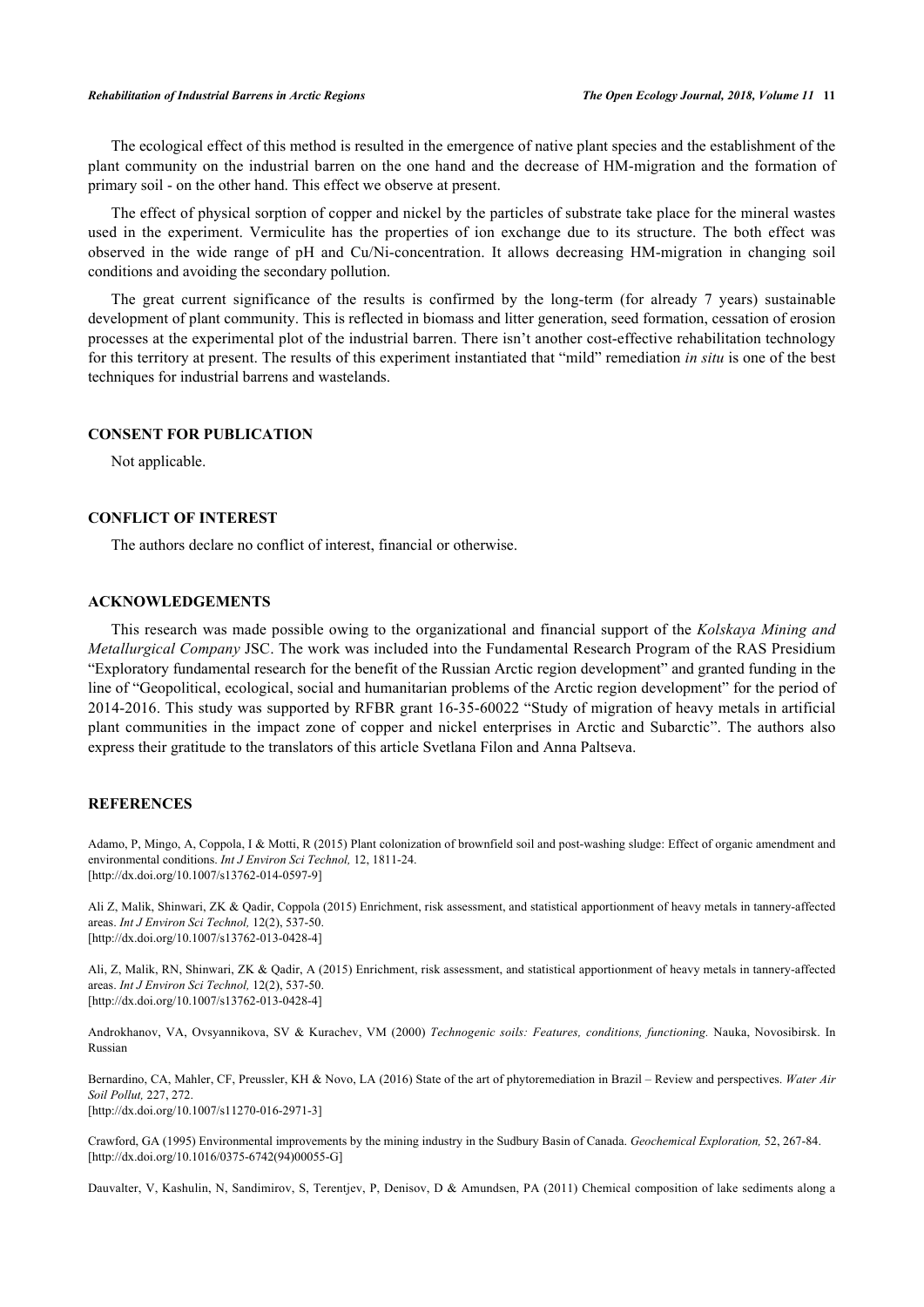#### **12** *The Open Ecology Journal, 2018, Volume 11 Slukovskaya et al.*

pollution gradient in a Subarctic watercourse. *J Environ Sci Health A Tox Hazard Subst Environ Eng,* 46(9), 1020-33. [\[http://dx.doi.org/10.1080/10934529.2011.584503\]](http://dx.doi.org/10.1080/10934529.2011.584503) [PMID: [21847792](http://www.ncbi.nlm.nih.gov/pubmed/21847792)]

<span id="page-11-0"></span>Gontar', OB, Zhirov, VK, Kazakov, LA, Svyatkovskaya, EA & Trostenyuk, NN (2010) *Sustainable building in the cities of the Murmansk oblast.* Kola Science Center RAS, Apatity. In Russian

<span id="page-11-2"></span><span id="page-11-1"></span>Kabata-Pendias, A & Pendias, H (1989) *Trace elements in Soils and Plants.* CRC Press, Boca Raton, Florida, United States.

Kalabin, GV, Yevdokimova, GA & Gorny, VI (2010) Estimation of the dynamic pattern of vegetation cover on derelict land in the context of the reduction of the environmental impact of the Severonikel smelter. *Mining Journal,* 11, 74-7.

<span id="page-11-8"></span>Kashulina, GM, Pereverzev, VN & Litvinova, TI (2010) Transformation of the soil organic matter under the extreme pollution by emissions of the Severonikel smelter. *Eurasian Soil Sci,* 43, 1174-83. [\[http://dx.doi.org/10.1134/S1064229310100108](http://dx.doi.org/10.1134/S1064229310100108)]

<span id="page-11-4"></span>Koptsik, GN (2014) Modern approaches to remediation of heavy metal polluted soils: A review. *Eurasian Soil Sci,* 47(7), 707-22. [\[http://dx.doi.org/10.1134/S1064229314070072](http://dx.doi.org/10.1134/S1064229314070072)]

<span id="page-11-6"></span><span id="page-11-5"></span>Kotelnikov, VA & Ivanova, LA (2011) Method for biological recultivation of industrial wastelands. *Patent WO2011084079 A.* 1

Kozlov, MV, Zverev, VE & Zvereva, EL Changes of terrestrial ecosystems in the impact zone of the Severonikel smelter (Survey of research conducted by the team of the University of Turku), pp. 81-83. In: Evdokimova, G. A. and Vandysh, O. I. (eds.) Modern Ecological Problems of the North (To the Centenary of the O. I. Semenov-Tyan-Shanskiy birthday). Proceedings of the International Conference, 10-12 October 2006, Part 1. Institute of the North Industrial Ecology Problems, Apatity (in Russian).

<span id="page-11-7"></span>Lockwood, CL, Stewart, DI, Mortimer, RJ, Mayes, WM, Jarvis, AP, Gruiz, K & Burke, IT (2015) Leaching of copper and nickel in soil-water systems contaminated by bauxite residue (red mud) from Ajka, Hungary: The importance of soil organic matter. *Environ Sci Pollut Res Int,* 22(14), 10800-10.

<span id="page-11-9"></span>[\[http://dx.doi.org/10.1007/s11356-015-4282-4\]](http://dx.doi.org/10.1007/s11356-015-4282-4) [PMID: [25761992](http://www.ncbi.nlm.nih.gov/pubmed/25761992)]

Moiseenko, TI, Voinov, AA, Megorsky, VV, Gashkina, NA, Kudriavtseva, LP, Vandish, OI, Sharov, AN, Sharova, Y & Koroleva, IN (2006) Ecosystem and human health assessment to define environmental management strategies: The case of long-term human impacts on an Arctic lake. *Sci Total Environ,* 369(1-3), 1-20.

<span id="page-11-3"></span>[\[http://dx.doi.org/10.1016/j.scitotenv.2006.06.009\]](http://dx.doi.org/10.1016/j.scitotenv.2006.06.009) [PMID: [16920180](http://www.ncbi.nlm.nih.gov/pubmed/16920180)]

Nikonov, V & Lukina, N (2003) Ecological Approach to Rehabilitation of Lands Subjected to Air Pollution in the Kola Peninsula.*Social and Environmental Impacts in the North: Methods in Evaluation of Socio-Economic and Environmental Consequences of Mining and Energy Production in the Arctic and Sub-Arctic,* Springer, Dordrecht 191-205.

<span id="page-11-10"></span>Padmavathiamma, PK & Li, LY (2007) Phytoremediation Technology: Hyper-accumulation Metals in Plants. *Water Air Soil Pollut,* 184, 105-26. [\[http://dx.doi.org/10.1007/s11270-007-9401-5\]](http://dx.doi.org/10.1007/s11270-007-9401-5)

<span id="page-11-11"></span>Remon, E, Bouchardon, JL, Cornier, B, Guy, B, Leclerc, JC & Faure, O (2005) Soil characteristics, heavy metal availability and vegetation recovery at a former metallurgical landfill: Implications in risk assessment and site restoration. *Environ Pollut,* 137(2), 316-23. [\[http://dx.doi.org/10.1016/j.envpol.2005.01.012\]](http://dx.doi.org/10.1016/j.envpol.2005.01.012) [PMID: [15913857](http://www.ncbi.nlm.nih.gov/pubmed/15913857)]

Singh, A & Prasad, SM (2011) Reduction of heavy metal load in food chain: Technology assessment. *Rev Environ Sci Biotechnol,* 10, 199-214. [\[http://dx.doi.org/10.1007/s11157-011-9241-z](http://dx.doi.org/10.1007/s11157-011-9241-z)]

Slukovskaya, MV, Ivanova, LA, Gorbacheva, TT, Drogobuzhskaya, SV, Inozemtseva, ES & Markovskaya, EF (2013) Available from: <http://transactions.krc.karelia.ru/publ.php?plang=e&id=11419>

<span id="page-11-12"></span>Slukovskaya, MV, Ivanova, LA, Gorbacheva, TT, Drogobuzhskaya, SV, Inozemtseva, ES & Markovskaya, EF (2014) *Changes ın the propertıes of ındustrıally wasted ground upon the applıcatıon of carbonatıte amelıorant ın the copper-nıckel smelter ımpact area*

<span id="page-11-13"></span>Ure, AM (1996) Single extraction schemes for soil analysis and related applications. *Sci Total Environ,* 178, 3-10. [\[http://dx.doi.org/10.1016/0048-9697\(95\)04791-3](http://dx.doi.org/10.1016/0048-9697(95)04791-3)]

<span id="page-11-14"></span>Vangronsveld, J, Van Assche, F & Clijsters, H (1995) Reclamation of a bare industrial area contaminated by non-ferrous metals: In situ metal immobilization and revegetation. *Environ Pollut,* 87(1), 51-9. [\[http://dx.doi.org/10.1016/S0269-7491\(99\)80007-4\]](http://dx.doi.org/10.1016/S0269-7491(99)80007-4) [PMID: [15091607](http://www.ncbi.nlm.nih.gov/pubmed/15091607)]

<span id="page-11-15"></span>Viehweger, K (2014) How plants cope with heavy metals. *Bot Stud (Taipei, Taiwan),* 55(1), 35[.http://www.as-botanicalstudies.com/content/55/1/35](http://www.as-botanicalstudies.com/content/55/1/35) [\[http://dx.doi.org/10.1186/1999-3110-55-35\]](http://dx.doi.org/10.1186/1999-3110-55-35) [PMID: [28510963](http://www.ncbi.nlm.nih.gov/pubmed/28510963)]

*Yagodin, BA, Zhukov, YuP & Kobzarenko, VI.* Agrochemistry. Kolos, Moscow.